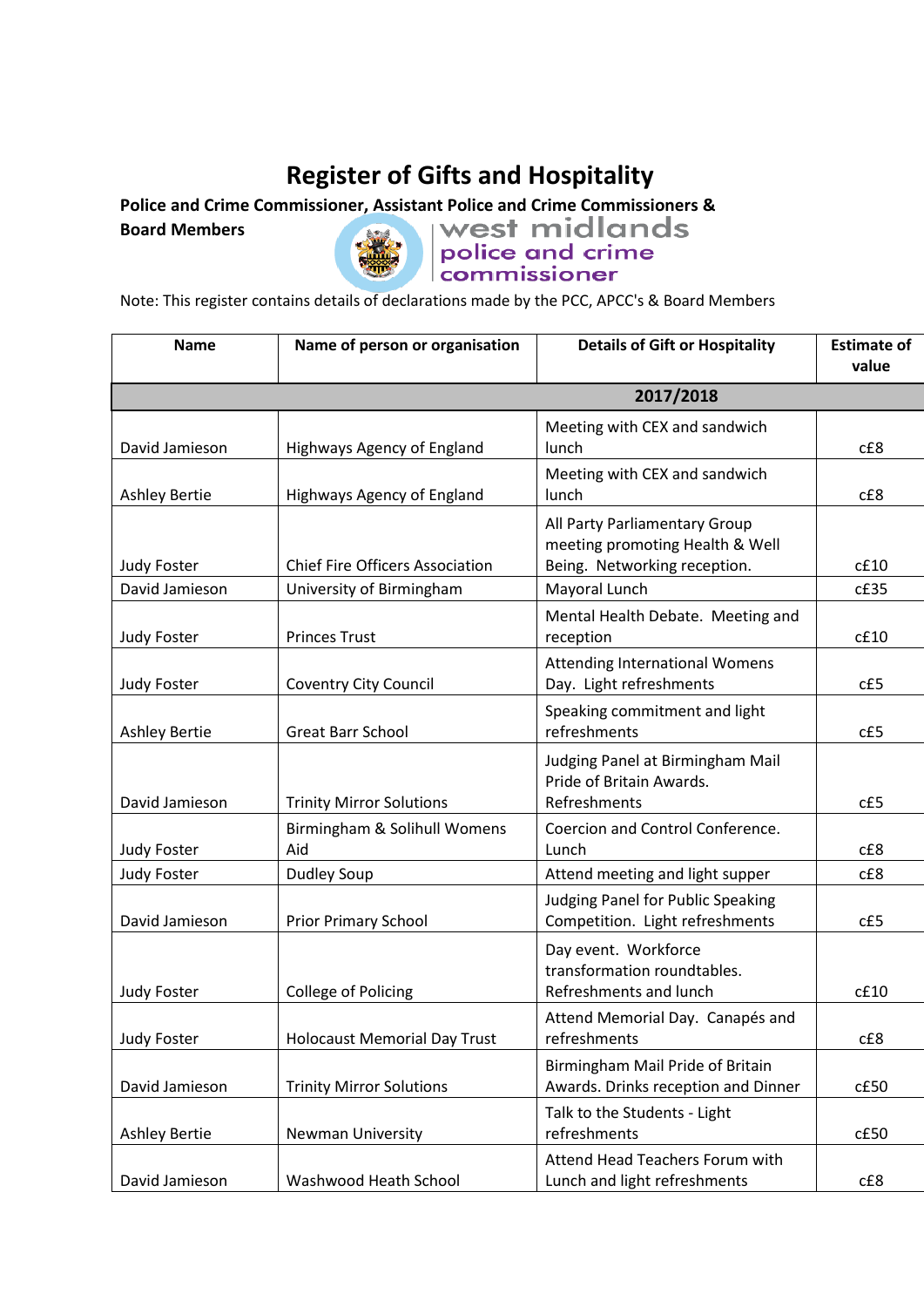|                                              | Birmingham Central Mosque Iftar                          |                                                                                                      |              |
|----------------------------------------------|----------------------------------------------------------|------------------------------------------------------------------------------------------------------|--------------|
| <b>Waheed Saleem</b>                         | Event                                                    | Food and Drink                                                                                       | cE20         |
| <b>Ashley Bertie</b>                         | <b>BVSC Centre for Voluntary Action</b>                  | Attend Award Ceremony - Light<br>refreshments                                                        | cE6          |
| David Jamieson                               | <b>BVSC Centre for Voluntary Action</b>                  | Attend Award Ceremony - Light<br>refreshments                                                        | cE6          |
| <b>Waheed Saleem</b>                         | Washwood Heath Academy Trust<br><b>Iftar Dinner</b>      | Food and Drink                                                                                       | cE20         |
| <b>Waheed Saleem</b>                         | Kingland Business Recovery Iftar<br>Dinner               | Food and Drink                                                                                       | cE25         |
| <b>Waheed Saleem</b>                         | Amirah Foundation Grand Iftar<br>Dinner                  | Food and Drink                                                                                       | cE20         |
| <b>Waheed Saleem</b>                         | Sultan Birmingham Trust Iftar<br>Dinner                  | Food and Drink                                                                                       | cE25         |
| David Jamieson                               | <b>IFTAR Award Ceremony Sultan</b><br><b>Bahu Mosque</b> | Attend award ceremony - light dinner<br>and refreshments                                             | $cE$ 7       |
| David Jamieson                               | Kings Norton Residents Tasking<br>meeting                | Light refreshments                                                                                   | cE5          |
| <b>Ashley Bertie</b>                         | Westminster Briefing - Dods                              | Tackling Gangs Ending Cycles of<br>Crime Event - Light lunch and<br>refreshments                     | CE8          |
| David Jamieson                               | <b>PCC Awards</b>                                        | <b>Caricature Drawing</b>                                                                            | cf15         |
| <b>Waheed Saleem</b>                         | University of Birmingham<br><b>Chancellors Dinner</b>    | Food and Drink                                                                                       | cf.40        |
| David Jamieson                               | The Children's Society                                   | Attending film premiere and<br>celebration event - light<br>refreshments                             | cE5          |
| <b>Waheed Saleem</b>                         | East End Gala Charity Dinner                             | Food and Drink                                                                                       | c£195        |
| <b>Waheed Saleem</b>                         | Jericho Chambers                                         | Food and Drink                                                                                       | cE40         |
|                                              |                                                          | Attending Graduation Ceremony -                                                                      |              |
| <b>Ashley Bertie</b>                         | <b>Wolverhampton University</b>                          | Light refreshments                                                                                   | cE5          |
| Waheed Saleem                                | WM Mayor Eid Dinner                                      | Food and Drink                                                                                       | cf.45        |
| <b>Waheed Saleem</b><br><b>Waheed Saleem</b> | <b>Aspire Charity Event</b><br><b>Birmingham Awards</b>  | Food and Drink<br>Food and Drink                                                                     | cE45<br>cE55 |
| <b>Ashley Bertie</b>                         | Visit to Bruntingthorpe Road<br>Safety                   | Demonstration Day of Home Office<br>Type Approval Testing for Police<br><b>Enforcement Equipment</b> | cf10         |
| <b>Waheed Saleem</b>                         | <b>BOWAIS Dinner</b>                                     | Food and Drink                                                                                       | cE50         |
| <b>Waheed Saleem</b>                         | Midlands Business & Community<br><b>Charity Awards</b>   | Food and Drink                                                                                       | cE55         |
| David Jamieson                               | Celebrate Bandi Chor & Gurpurab<br>with Tom Watson MP    | Light refreshments                                                                                   | £5           |
| <b>Waheed Saleem</b>                         | Connect Futures lunch meeting<br>with Max Hill QC        | Food and Drink                                                                                       | £5           |
| David Jamieson                               | Police Public Bravery Awards                             | Dinner                                                                                               | £30          |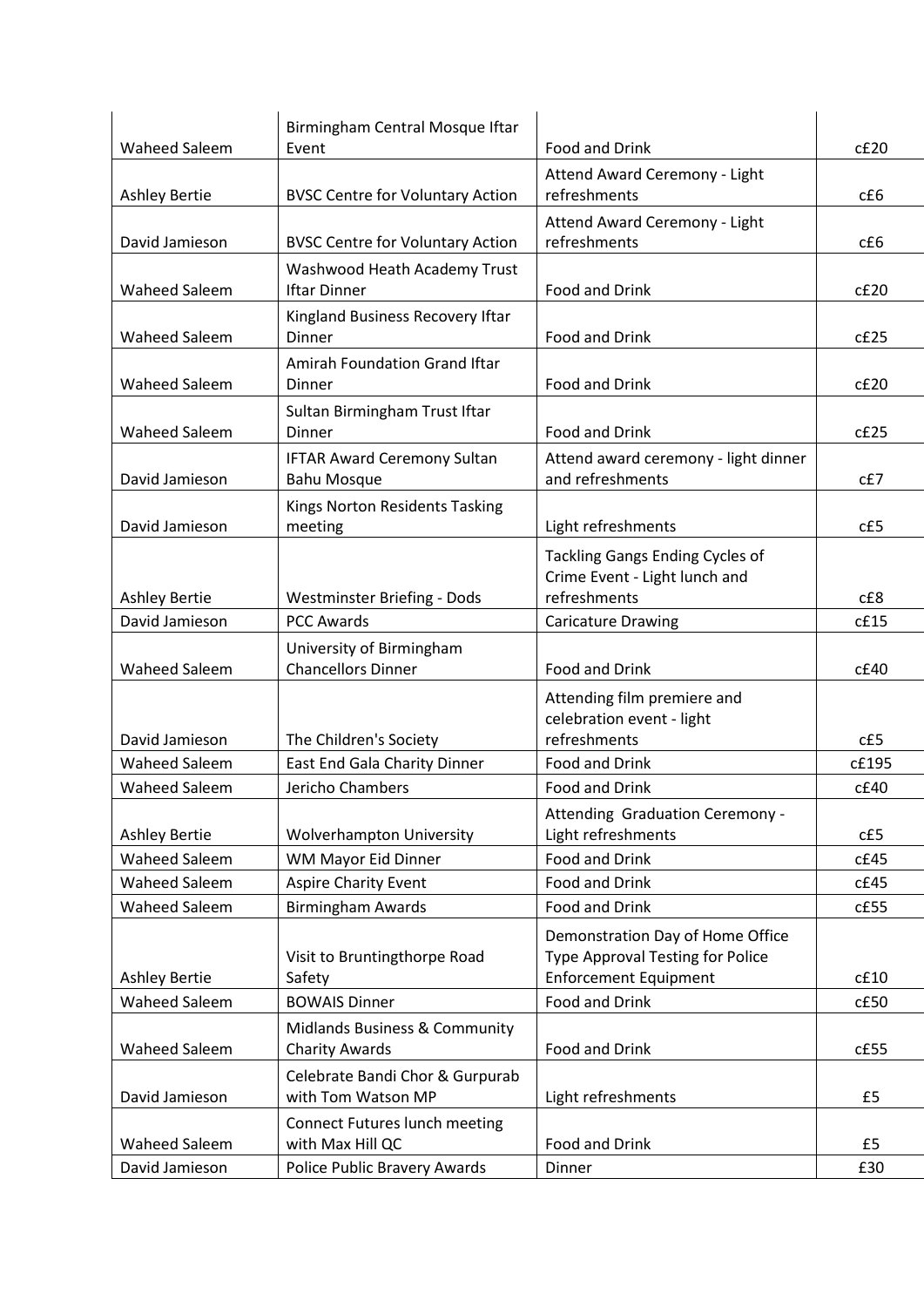| <b>Ashley Bertie</b> | Police Public Bravery Awards       | Dinner                               | £30  |  |  |
|----------------------|------------------------------------|--------------------------------------|------|--|--|
|                      | Pathway Group-Asian                |                                      |      |  |  |
| <b>Waheed Saleem</b> | <b>Apprenticeship Awards</b>       | Food and Drink                       | £50  |  |  |
|                      | Riverdale Insurance- NSPCC         |                                      |      |  |  |
| <b>Waheed Saleem</b> | <b>Charity Ball</b>                | Food and Drink                       | £50  |  |  |
| David Jamieson       | Unite Community AGM                | Light refreshments                   | £5   |  |  |
|                      | <b>Curium Solutions- Common</b>    |                                      |      |  |  |
| <b>Waheed Saleem</b> | Purpose Alumni Event               | Food and Drink                       | £10  |  |  |
| David Jamieson       | <b>Princes Trust</b>               | Light refreshments                   | £4   |  |  |
| <b>Ashley Bertie</b> | <b>Princes Trust</b>               | Light refreshments                   | £4   |  |  |
| <b>Waheed Saleem</b> | Miss Macaroon                      | Macaroon's                           | £20  |  |  |
| Ernie Hendricks      | <b>Mutual Gain</b>                 | Hotel accomadation & sandwiches      | £65  |  |  |
| <b>Waheed Saleem</b> | KPMG- Legacy WM AGM                | Food and Drink                       | £5   |  |  |
| <b>Waheed Saleem</b> | <b>Aston Villa FC</b>              | Football match hospitality           | £150 |  |  |
| David Jamieson       | <b>Usdaw Divisional Conference</b> | Light refreshments                   | £5   |  |  |
| <b>Waheed Saleem</b> | <b>NFRN Dinner</b>                 | Food and Drink                       | £30  |  |  |
| David Jamieson       | University of Birmingham           | Light refreshments                   | £5   |  |  |
| <b>Waheed Saleem</b> | Deliotte                           | Food and Drink                       | £25  |  |  |
| <b>Waheed Saleem</b> | <b>ABCC Annual Dinner</b>          | Food and Drink                       | £55  |  |  |
| David Jamieson       | Solihull Council                   | Afternoon Tea                        | £15  |  |  |
|                      | Riverdale Insurance Xmas party     |                                      |      |  |  |
| <b>Waheed Saleem</b> | invitation                         | Food & Drink                         | £45  |  |  |
| David Jamieson       | Alum Rock Football Club            | Box of Biscuits (shared with office) | £5   |  |  |
| David Jamieson       | <b>Elmdon Community Meeting</b>    | Light refreshments                   | £2   |  |  |
| David Jamieson       | Joshua Ribera Awards               | Light refreshments                   | £5   |  |  |
| <b>Ashley Bertie</b> | Joshua Ribera Awards               | Light refreshments                   | £5   |  |  |
| David Jamieson       | University of Wolverhampton        | Light refreshments                   | £10  |  |  |
| David Jamieson       | Holyhead School                    | Light refreshments                   | £5   |  |  |
| David Jamieson       | <b>Rotary Club Coventry</b>        | Dinner                               | £25  |  |  |
| 2018/2019            |                                    |                                      |      |  |  |
|                      |                                    | Box of Chocolates (shared with       |      |  |  |
| David Jamieson       | Alum Rock Football Club            | office)                              | £5   |  |  |
| David Jamieson       | <b>Ackars Adventure Centre</b>     | Light refreshments                   | £2   |  |  |
|                      | Miss Macaroon celebration          |                                      |      |  |  |
| <b>Waheed Saleem</b> | evening                            | Drinks and Food                      | £10  |  |  |
| <b>Waheed Saleem</b> | <b>BYSA</b>                        | Annual Dinner- food and drinks       | £30  |  |  |
| Polly Reed           | <b>Walsall College</b>             | Lunch                                | £15  |  |  |
| <b>Ben Twomey</b>    | <b>MADE Festival</b>               | <b>Festival Ticket</b>               | £48  |  |  |
| Carl Binns           | <b>MADE Festival</b>               | <b>Festival Ticket</b>               | £48  |  |  |
| <b>Waheed Saleem</b> | <b>WMCA</b>                        | Eid celebration food and drink       | £30  |  |  |
|                      | Julie Simpson - Blue Whale         |                                      |      |  |  |
| <b>Ashley Bertie</b> | Training                           | <b>Box of Chocolates</b>             | £5   |  |  |
|                      |                                    |                                      |      |  |  |
| <b>Waheed Saleem</b> | Asian Today                        | Midlands China event- food and drink | £50  |  |  |
| <b>Waheed Saleem</b> | Deloitte                           | Dinner                               | £55  |  |  |
|                      |                                    |                                      |      |  |  |